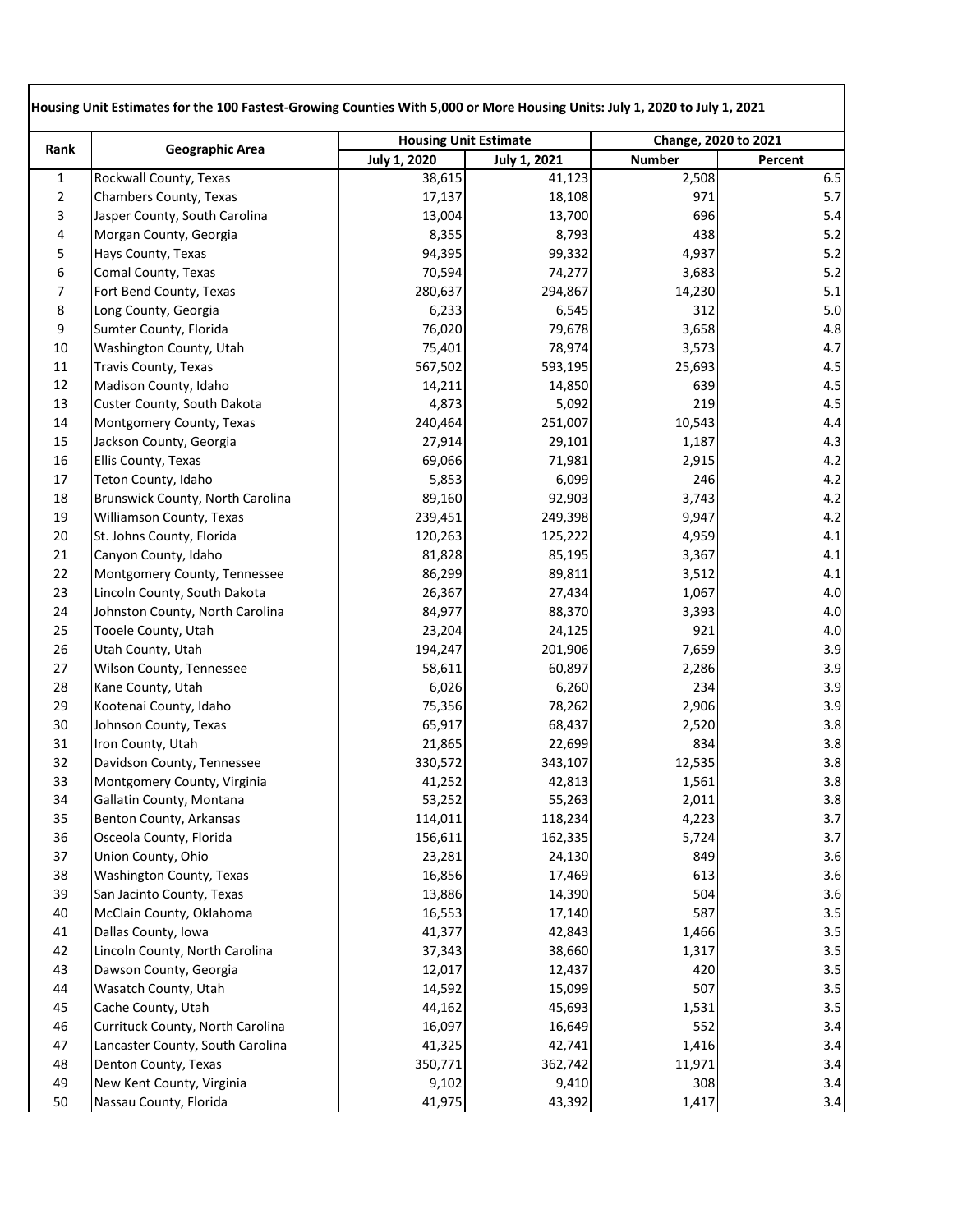| Rank | <b>Geographic Area</b>          | <b>Housing Unit Estimate</b> |                     | Change, 2020 to 2021 |         |
|------|---------------------------------|------------------------------|---------------------|----------------------|---------|
|      |                                 | <b>July 1, 2020</b>          | <b>July 1, 2021</b> | <b>Number</b>        | Percent |
| 51   | Berkeley County, South Carolina | 94,224                       | 97,382              | 3,158                | 3.4     |
| 52   | Guadalupe County, Texas         | 64,964                       | 67,121              | 2,157                | 3.3     |
| 53   | Collin County, Texas            | 406,591                      | 419,966             | 13,375               | 3.3     |
| 54   | Weld County, Colorado           | 120,934                      | 124,909             | 3,975                | 3.3     |
| 55   | Hancock County, Mississippi     | 22,505                       | 23,240              | 735                  | 3.3     |
| 56   | Liberty County, Texas           | 33,413                       | 34,503              | 1,090                | 3.3     |
| 57   | Elbert County, Colorado         | 9,853                        | 10,174              | 321                  | 3.3     |
| 58   | Flagler County, Florida         | 55,994                       | 57,815              | 1,821                | 3.3     |
| 59   | Cabarrus County, North Carolina | 88,015                       | 90,872              | 2,857                | 3.2     |
| 60   | <b>Burnet County, Texas</b>     | 23,594                       | 24,357              | 763                  | 3.2     |
| 61   | Franklin County, North Carolina | 29,586                       | 30,524              | 938                  | 3.2     |
| 62   | Barrow County, Georgia          | 30,204                       | 31,151              | 947                  | 3.1     |
| 63   | Greene County, Virginia         | 8,504                        | 8,770               | 266                  | 3.1     |
| 64   | Sussex County, Delaware         | 143,102                      | 147,545             | 4,443                | 3.1     |
| 65   | Paulding County, Georgia        | 59,568                       | 61,417              | 1,849                | 3.1     |
| 66   | St. Lucie County, Florida       | 148,737                      | 153,312             | 4,575                | 3.1     |
| 67   | Effingham County, Georgia       | 24,491                       | 25,244              | 753                  | 3.1     |
| 68   | Williamson County, Tennessee    | 91,845                       | 94,657              | 2,812                | 3.1     |
| 69   | Walton County, Florida          | 56,841                       | 58,570              | 1,729                | 3.0     |
| 70   | Jackson County, North Carolina  | 26,828                       | 27,643              | 815                  | 3.0     |
| 71   | Lee County, Alabama             | 75,378                       | 77,656              | 2,278                | 3.0     |
| 72   | Bryan County, Georgia           | 16,840                       | 17,348              | 508                  | 3.0     |
| 73   | Ada County, Idaho               | 198,621                      | 204,585             | 5,964                | 3.0     |
| 74   | Wakulla County, Florida         | 13,702                       | 14,112              | 410                  | 3.0     |
| 75   | <b>Bastrop County, Texas</b>    | 36,743                       | 37,842              | 1,099                | 3.0     |
| 76   | Caldwell County, Texas          | 16,465                       | 16,956              | 491                  | 3.0     |
| 77   | Polk County, Florida            | 318,482                      | 327,799             | 9,317                | 2.9     |
| 78   | Tangipahoa Parish, Louisiana    | 56,929                       | 58,591              | 1,662                | 2.9     |
| 79   | Pinal County, Arizona           | 174,129                      | 179,200             | 5,071                | 2.9     |
| 80   | Baldwin County, Alabama         | 124,921                      | 128,519             | 3,598                | 2.9     |
| 81   | Fayette County, Tennessee       | 17,653                       | 18,158              | 505                  | 2.9     |
| 82   | Kent County, Delaware           | 73,015                       | 75,086              | 2,071                | 2.8     |
| 83   | Jefferson County, Idaho         | 10,200                       | 10,489              | 289                  | 2.8     |
| 84   | Chaffee County, Colorado        | 10,963                       | 11,271              | 308                  | 2.8     |
| 85   | Douglas County, Colorado        | 136,415                      | 140,236             | 3,821                | 2.8     |
| 86   | Maury County, Tennessee         | 43,382                       | 44,596              | 1,214                | 2.8     |
| 87   | Lubbock County, Texas           | 132,733                      | 136,444             | 3,711                | 2.8     |
| 88   | Santa Rosa County, Florida      | 76,223                       | 78,344              | 2,121                | 2.8     |
| 89   | Minnehaha County, South Dakota  | 84,057                       | 86,391              | 2,334                | 2.8     |
| 90   | Hunt County, Texas              | 40,672                       | 41,795              | 1,123                | 2.8     |
| 91   | Forsyth County, Georgia         | 88,028                       | 90,456              | 2,428                | 2.8     |
| 92   | Brazoria County, Texas          | 142,279                      | 146,180             | 3,901                | 2.7     |
| 93   | Hamilton County, Indiana        | 135,813                      | 139,519             | 3,706                | 2.7     |
| 94   | Twin Falls County, Idaho        | 34,876                       | 35,826              | 950                  | 2.7     |
| 95   | Gulf County, Florida            | 8,834                        | 9,074               | 240                  | 2.7     |
| 96   | Suffolk city, Virginia          | 38,518                       | 39,558              | 1,040                | 2.7     |
| 97   | Goochland County, Virginia      | 10,600                       | 10,886              | 286                  | 2.7     |
| 98   | Union County, North Carolina    | 84,169                       | 86,433              | 2,264                | 2.7     |
| 99   | Horry County, South Carolina    | 204,823                      | 210,311             | 5,488                | 2.7     |
| 100  | Box Elder County, Utah          | 19,594                       | 20,118              | 524                  | $2.7$   |